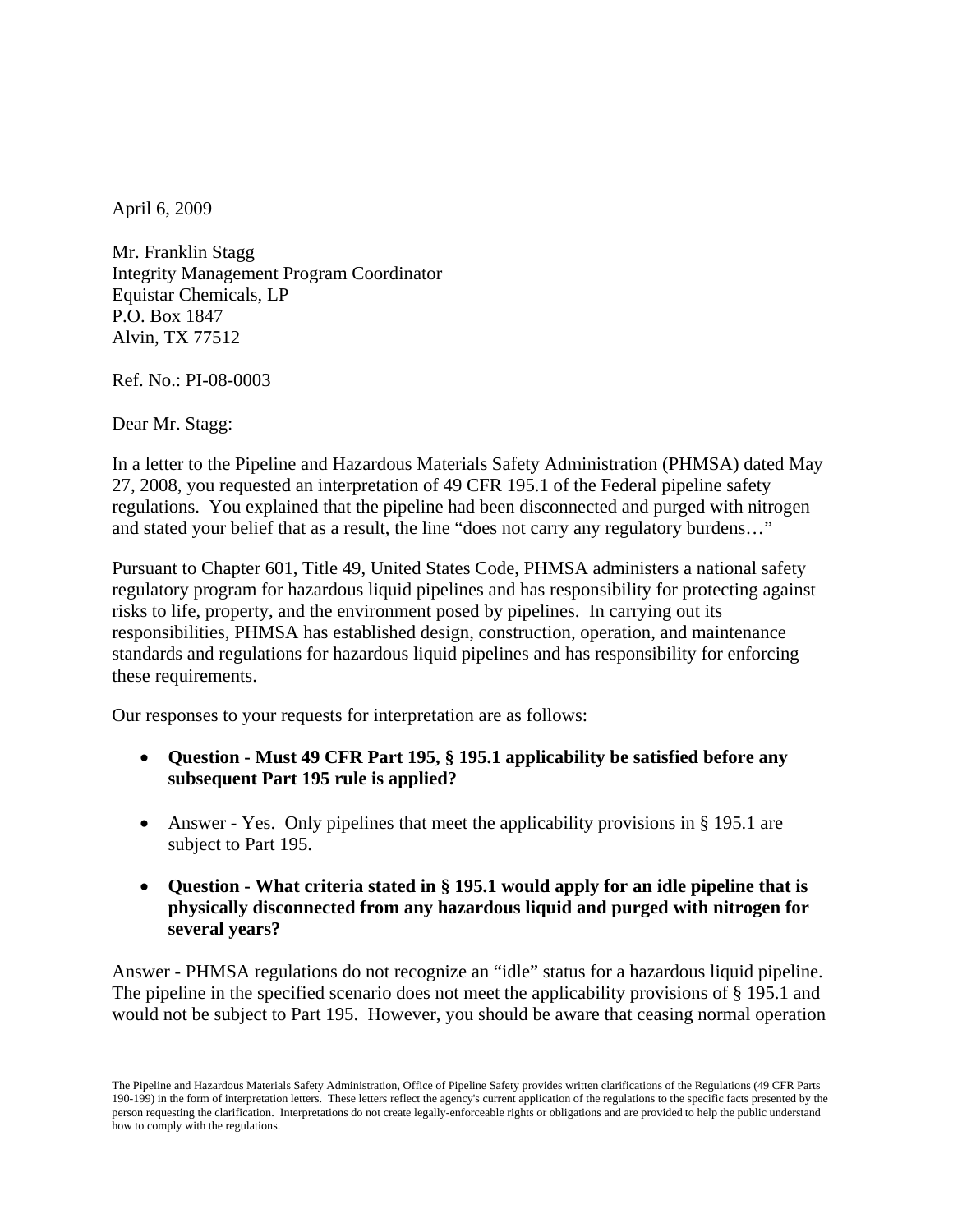of a pipeline does not remove the pipeline from PHMSA's jurisdiction. If you have abandoned a Part 195 jurisdictional pipeline according to 195.402(c)(10), the requirements no longer apply. The abandoned pipeline may not be returned to service unless the pipeline was maintained according to Part 195 requirements while it was abandoned, or meets the requirements of a newly designed and constructed pipeline.

I hope that this information is helpful to you. If I can be of further assistance, please contact me at (202)366-3015.

Sincerely,

Signed/JAG/April 6, 2009

John A. Gale Director, Office of Regulations

The Pipeline and Hazardous Materials Safety Administration, Office of Pipeline Safety provides written clarifications of the Regulations (49 CFR Parts 190-199) in the form of interpretation letters. These letters reflect the agency's current application of the regulations to the specific facts presented by the person requesting the clarification. Interpretations do not create legally-enforceable rights or obligations and are provided to help the public understand how to comply with the regulations.